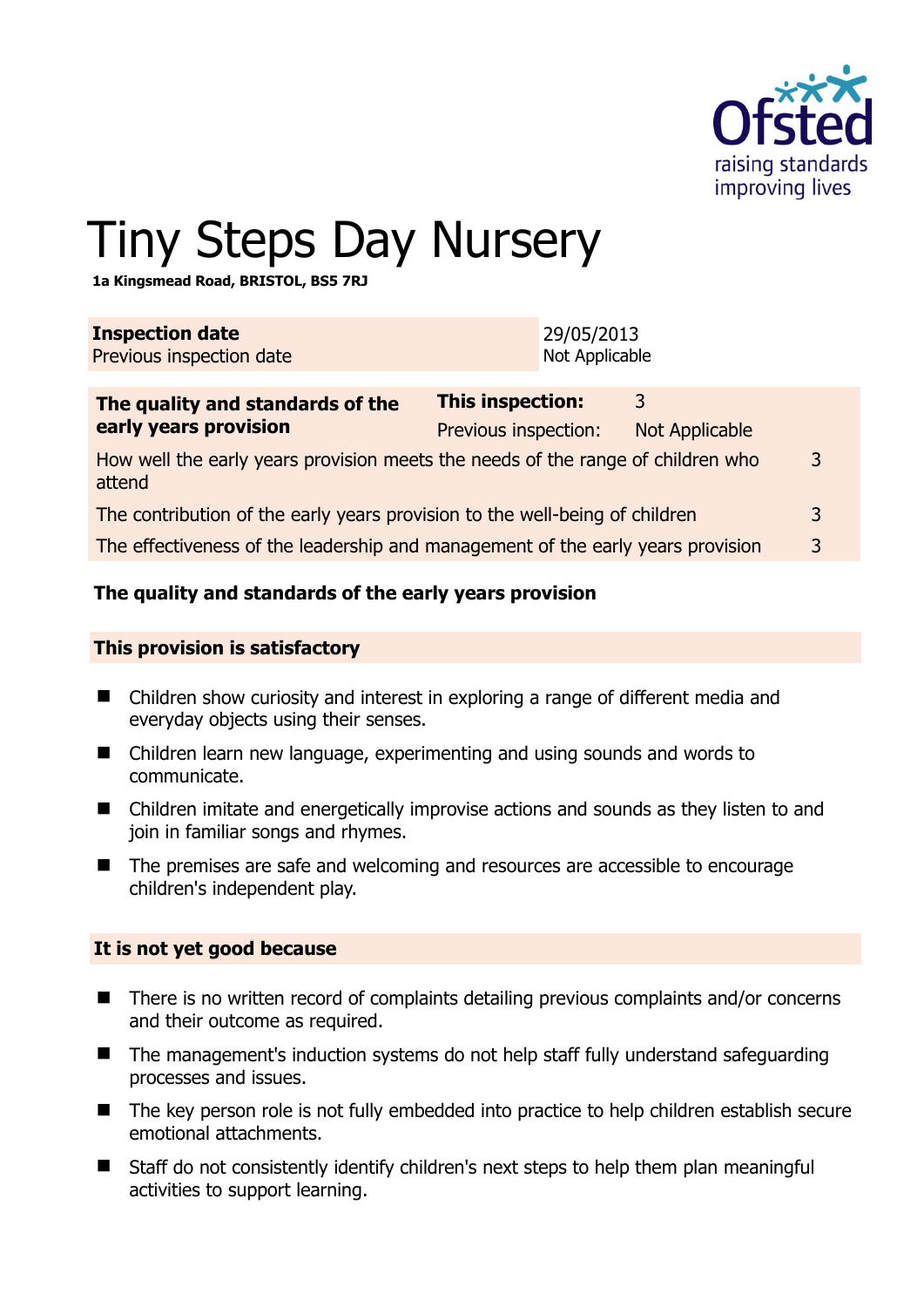# **Information about this inspection**

Inspections of registered early years provision are:

- scheduled at least once in every inspection cycle the current cycle ends on 31 July 2016
- scheduled more frequently where Ofsted identifies a need to do so, for example where provision was previously judged inadequate
- **•** brought forward in the inspection cycle where Ofsted has received information that suggests the provision may not be meeting the legal requirements of the Early Years Foundation Stage or where assessment of the provision identifies a need for early inspection
- **•** prioritised where we have received information that the provision is not meeting the requirements of the Early Years Foundation Stage and which suggests children may not be safe
- scheduled at the completion of an investigation into failure to comply with the requirements of the Early Years Foundation Stage.

The provision is also registered on the compulsory part of the Childcare Register. This report includes a judgment about compliance with the requirements of that register.

# **Inspection activities**

- The inspector observed children in the garden, inside and during lunchtime.
- The inspector spoke with staff, management and a parent during the inspection.
- $\blacksquare$ The inspector examined documentation including a representative sample of children's records, learning journals, policies and staff records.

**Inspector**  Jenny Read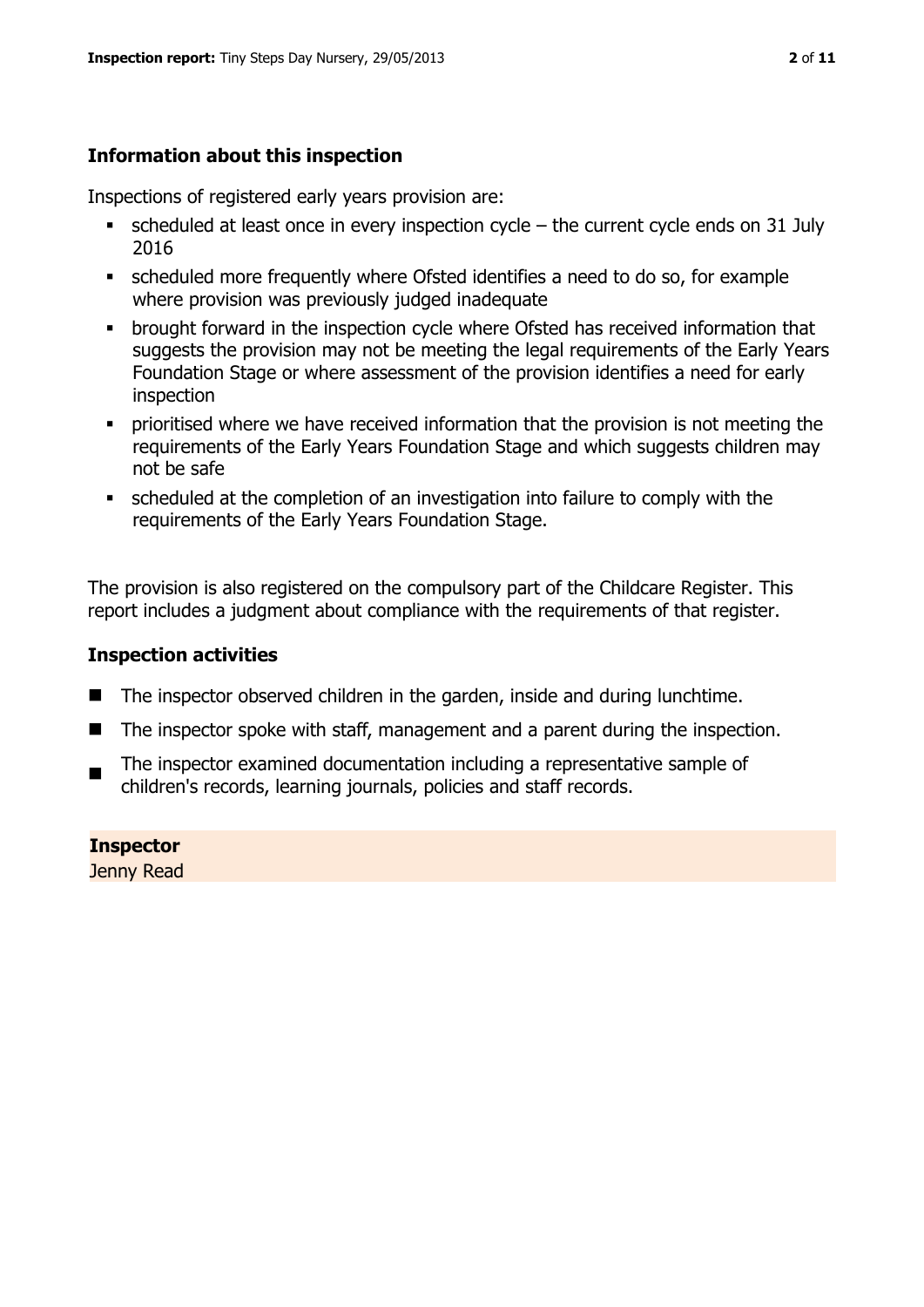### **Full Report**

### **Information about the setting**

Tiny Steps Day Nursery registered the baby unit in its own self-contained converted house in 2012. It is a privately owned nursery situated in Bristol and provides care for children aged from birth to two years. Children attend from the local and surrounding areas. The baby unit runs parallel and in conjunction with Tiny Steps Day Nursery, which is nearby, where children transfer to when they are aged approximately two-years-old. Children are cared for over two floors with access to the first floor by stairs only. There are two main play rooms, an entrance area and kitchen facilities on the ground floor, and a sleep room, movement room and bathroom facilities on the first floor. There are two outside areas with soft play surfaces to the front and rear of the property.

The nursery is registered on the Early Years Register and the compulsory part of the Childcare Register. Children attend on a full or part-time basis. The nursery is open each weekday from 8am until 6pm, all year round. The nursery employs a manager to oversee the running of the nursery who holds a qualification in early years at level 4 and is currently working towards a foundation degree in early years. The deputy holds a qualification at level 3 and the room leader holds a foundation degree in early years. In addition, two staff members hold suitable qualifications at level 2 and are currently working towards a level 3.

#### **What the setting needs to do to improve further**

#### **To meet the requirements of the Early Years Foundation Stage the provider must:**

- **E** ensure a written record of any complaints, and their outcome is in place and made available to Ofsted on request
- improve induction training to help all staff understand their roles and responsibilities and have an up to date knowledge of safeguarding issues

#### **To further improve the quality of the early years provision the provider should:**

- **E** strengthen the key person role to tailor children's individual care to their needs to help them build secure emotional attachments
- increase consistency and clarity in identifying children's next steps across the prime areas of learning to help inform future planning and children's learning.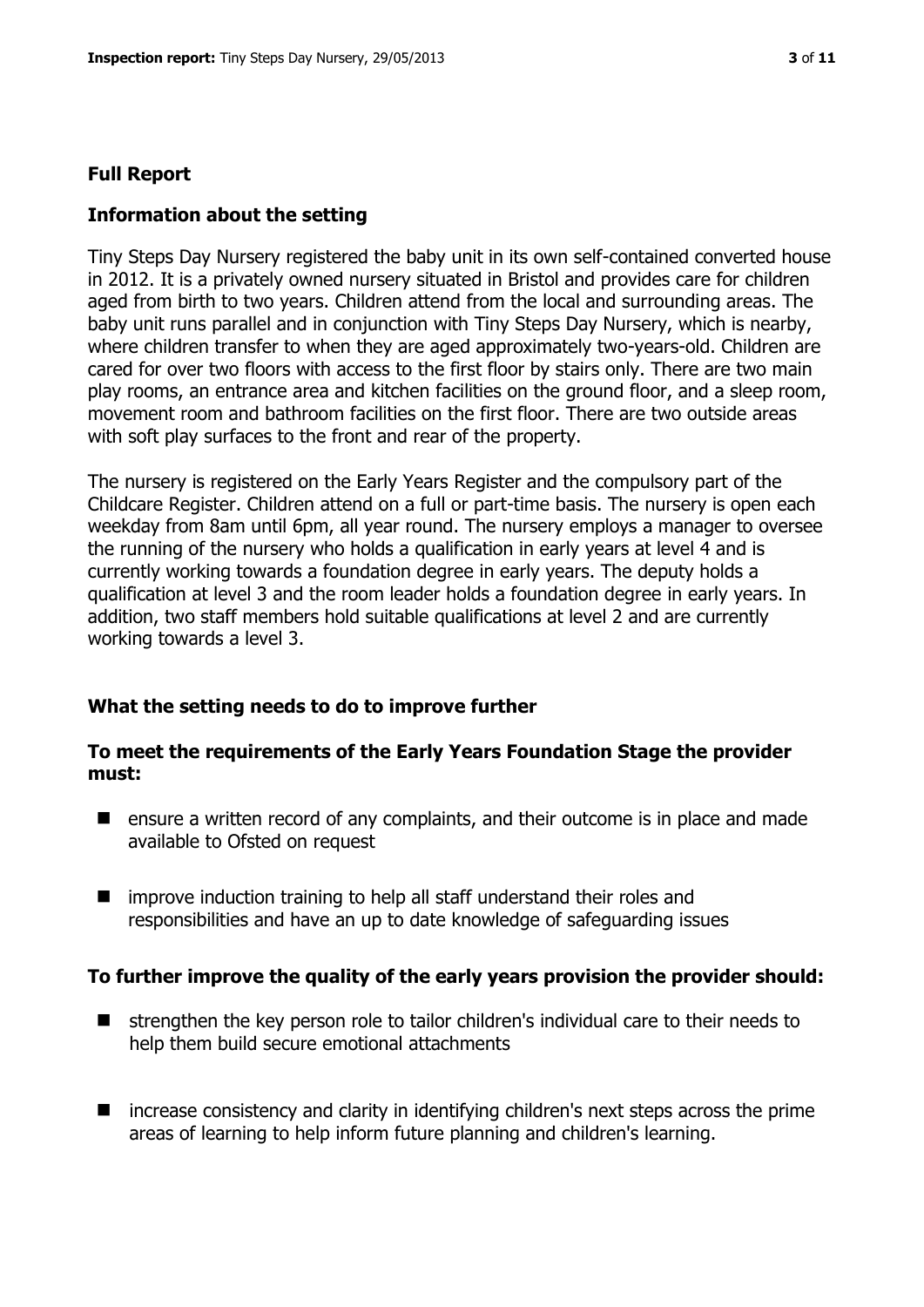#### **Inspection judgements**

#### **How well the early years provision meets the needs of the range of children who attend**

Children make steady progress in their personal, social and emotional, communication and language and physical development. They use their skills and knowledge of how the youngest children learn and support those with special educational needs and/or English as an additional language generally well. Some staff confidently use a range of basic hand signs to support interaction, which the children are starting to copy to extend their methods of communication. Children enjoy daily song time as they eagerly sit on the mat or staff member's lap. They smile in recognition of a familiar song or rhyme and demonstrate listening by trying to join in the actions and repeating occasional key words. Staff use talk to describe what the children are doing, providing commentary as the children build with blocks. Children sit contently with staff sharing books that interest them, such as those with tractors and cars. This helps children become familiar with repeated sounds and words to encourage their language acquisition.

Most children feel confident to explore the different toys and messy play activities when the presence of a familiar adult is close by so they can regularly check in. Children, who are less secure or unsettled, have regular cuddles to help calm them and slowly build security and attachments. However, implementation of the key person is not robust and a buddy system is not in place to help children feel secure and supported when their key person is absent. Children show interest in the activities of their friends and are beginning to establish early relationships. They smile, babble and use different facial expressions as they try to communicate with their friend in the tent. Children benefit from a suitable balance of free play and whole group play, such as music time, throughout the day. This provides children with different learning experiences and opportunities to start working alongside or with their friends. Children enjoy large physical play in the different gardens, exploring the hanging metal pots and pans, negotiating the ramp and using the little slide and ride on toys. They have fun chasing the bubbles and explore how to use the hoops in the upstairs movement room, turning themselves round and round. Children are developing key skills in learning to use cutlery at lunchtimes to feed themselves. This helps children begin to develop their self-care skills to help prepare them for their eventual move to the next age group.

Senior staff show understanding of their new planning and assessment methods and the seven areas of learning. However, knowledge is not consistent throughout the team. Planning shows an interesting range of activities and experiences across all seven areas of learning that engage children's curiosity and interest. For example, they have fun with the mashed potato and shaving foam. They happily explore the texture; squeezing, prodding and laughing as they clap their hands and see the mixture squirting and splashing around them. Suitable prominence is given to the three prime areas of learning to help underpin children's learning. This enables children to gain many of the skills necessary to help them move on to the next stage in their learning. Staff assess children's achievements and learning sufficiently using regular short observations and a long observation each month. Using information gained through the long observation, staff identify new targets. However, these are not consistent and do not clearly identify what it is they want the child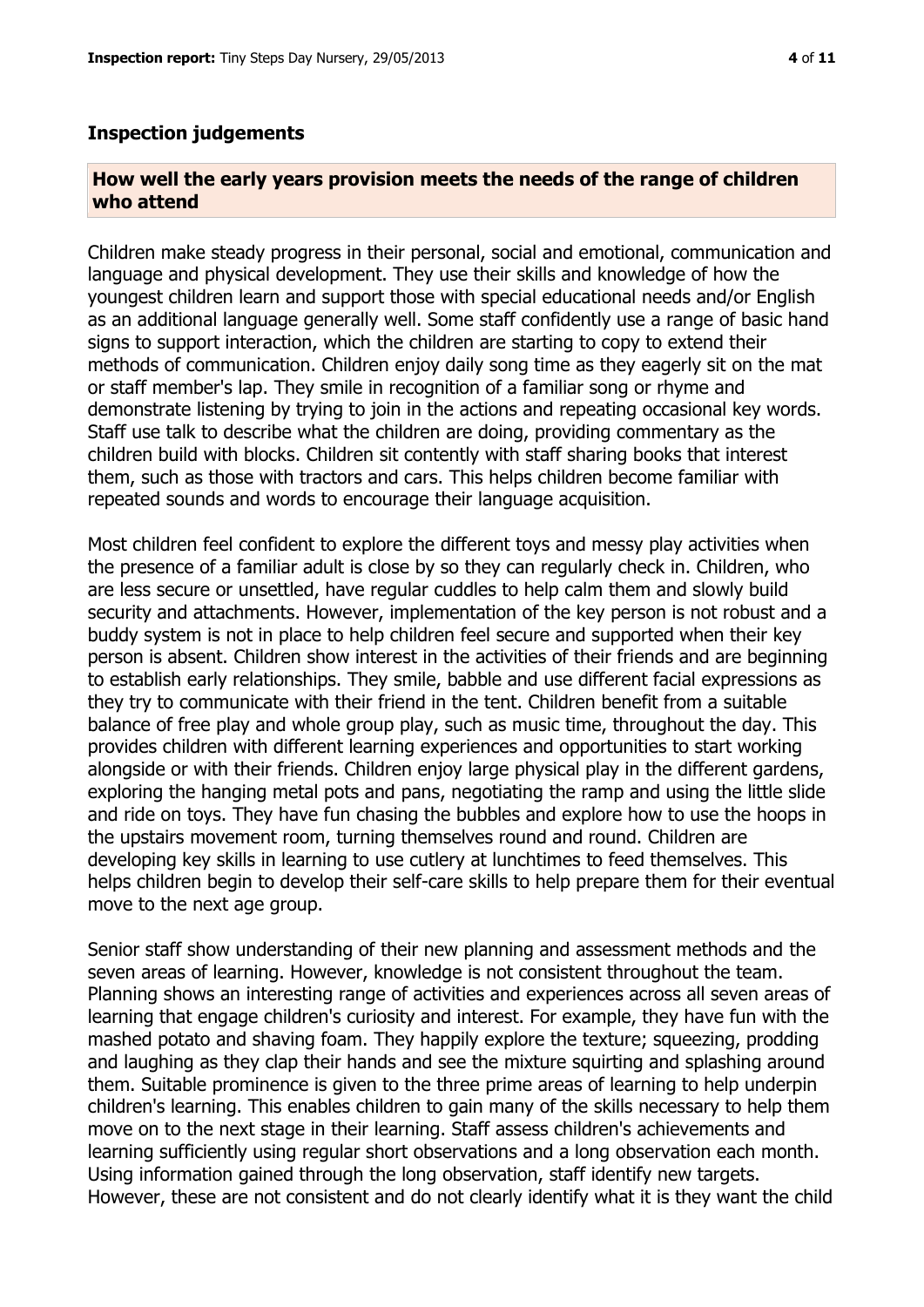to learn. Tracking of children's next steps to ensure they cover all areas of learning and show a balanced assessment of learning is not robust. Nevertheless, monthly team planning meetings enable staff to talk about their children's next steps and plan suitable activities that begin to challenge their experiences and learning appropriately.

#### **The contribution of the early years provision to the well-being of children**

Children are content and seek cuddles and comfort from familiar staff, helping them to feel secure. Children are assigned a key person when they first start and key group information is clearly displayed for parents to check at any time. Staff liaise closely with parents to tailor settling-in arrangements and find out useful details about their children's individual needs. This helps children to become familiar with the setting and establish sound relationships with their key person. However, daily routines, such as nappy changing occur at set times and are carried out on a weekly staff rota system. This means children have a different staff member managing their personal care each day, limiting the children from establishing strong emotional attachments with their key person. Children are well supported in their transitions to the next age group. Regular visits are agreed with parents and timescales tailored to each child's needs, so children can feel safe and confident. Staff are positive role models helping to support children's play and manage their behaviour appropriately. Most staff provide a secure presence for children who are anxious, tired or frustrated, reassuring them and providing clear, consistent boundaries. Frequent praise and encouragement for helping to tidy away their toys, eating nicely during mealtimes or to recognise achievements promotes children's self-esteem. This helps children to feel special and encourages them to eat more of their lunch.

Children benefit from a healthy, wholesome diet based on a four-weekly menu plan devised by the catering company supplying the meals each day. This includes food from around the world, helping introduce children to new food experiences. Staff implement robust hygiene practices to promote children's health. They wear aprons, gloves and hats when serving children's food and change their aprons and gloves for each child when changing nappies. Children adopt healthy habits and begin to understand hand-washing routines because staff supervise them closely. Children copy staff at the small, low-level sink as they model how to rub their hands three times and attempt to dry them with the paper towels. This helps the children begin to develop independence in managing their self-care in readiness for moving to toddlers. Staff sit with the children at mealtimes, talking to them about what they are eating and reinforcing acceptable behaviour and rules for eating safely. As a result, some older children in the baby unit recognise that their food is hot and understand the need to blow it to help cool it down. Children learn to play safely outside, learning to negotiate the ramp in the back garden and various toys and play materials in the front garden when moving around. Children benefit from a range of stimulating play areas inside that are welcoming and inviting to encourage learning. Comfortable cushions and low-level tables, chairs and storage units encourage children to access resources independently.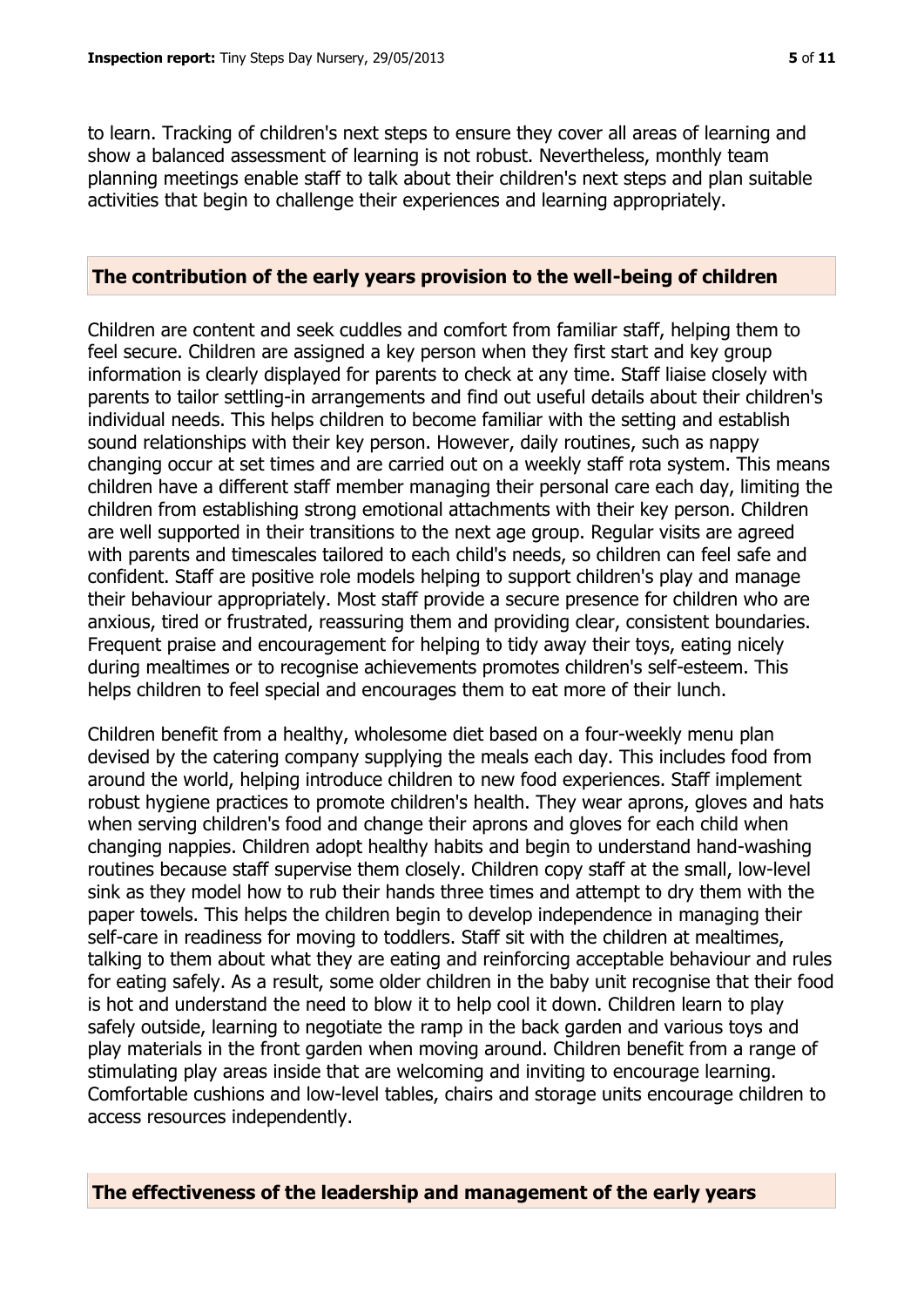#### **provision**

Management and staff place strong emphasis on ensuring that the premises are secure and safety measures are in place to protect children. Staff understand the need to provide safe play environments for children by carrying out daily safety checks of all play areas. This minimises risks to children's safety, so that they can play freely. Clear policies and procedures are readily accessible in the unit for staff and parents to observe at any time. Knowledge of child protection issues and procedures is not consistent throughout the team because it does not form part of the induction process for new staff. However, senior staff closely supervise and understand safeguarding requirements securely. This ensures appropriate action is taken with any child welfare concerns, reducing risks to children's safety and well-being. The owner works well with the manager using robust procedures to appoint staff who are suitable to work with children. Recent implementation of appraisals, devising a new supervision format and introducing monthly team meetings, now provide management with appropriate methods to monitor staff performance.

Satisfactory attention to staff development and an expectation that staff both attend courses regularly and gain additional qualifications is helping practitioners begin to improve their knowledge, understanding and practice. The manager and room leader provide a positive model for professional development by studying for, or already achieving a degree. As a result, the owner and staff are very keen to attend training and are currently working towards a level 3 qualification. Management deploy staff adequately to ensure children's needs are met and call upon staff from the other nursery to help cover staff breaks. This creates a cohesive team who work well together to provide a friendly, comfortable environment for children. Most records and documentation are in place to promote children's welfare. Staff maintain accurate attendance registers to show clearly children's, staff's and visitors' times of arrival and departure. This enables management to monitor ratios and know who is present at any one time in the event of a fire or safeguarding issue. As a result, staffing levels are suitable to ensure children's safety. However, there is a breach of a safeguarding and welfare requirement of the Early Years Foundation Stage, though the impact on children is small. A written record of the complaints and concerns received and their outcome is not in place or available to Ofsted as required. This is also a breach of a requirement of the Childcare Register.

Parents express appreciation of the staff's work, finding everyone approachable and friendly. They receive a good range of useful information about the baby unit, before their child starts, within the parents' prospectus. This includes a synopsis of key policies and procedures and good information about the Early Years Foundation Stage. Staff work closely with parents to help them settle children and agree transition arrangements to the nursery next door. This encourages everyone to take a consistent approach in nurturing children's emotional well-being. Most parents receive up-to-date information about their children's on-going progress by taking their children's learning journals home regularly. The new manager is reflective and starting to work more closely with the enthusiastic owners to begin to identify strengths and some areas for improvement. Methods of selfevaluation are in their infancy and although not fully inclusive of staff and parents, some actions plans are evolving. Recent developments to the nursery's front garden and changes to the internal layout have increased children's access to resources and provided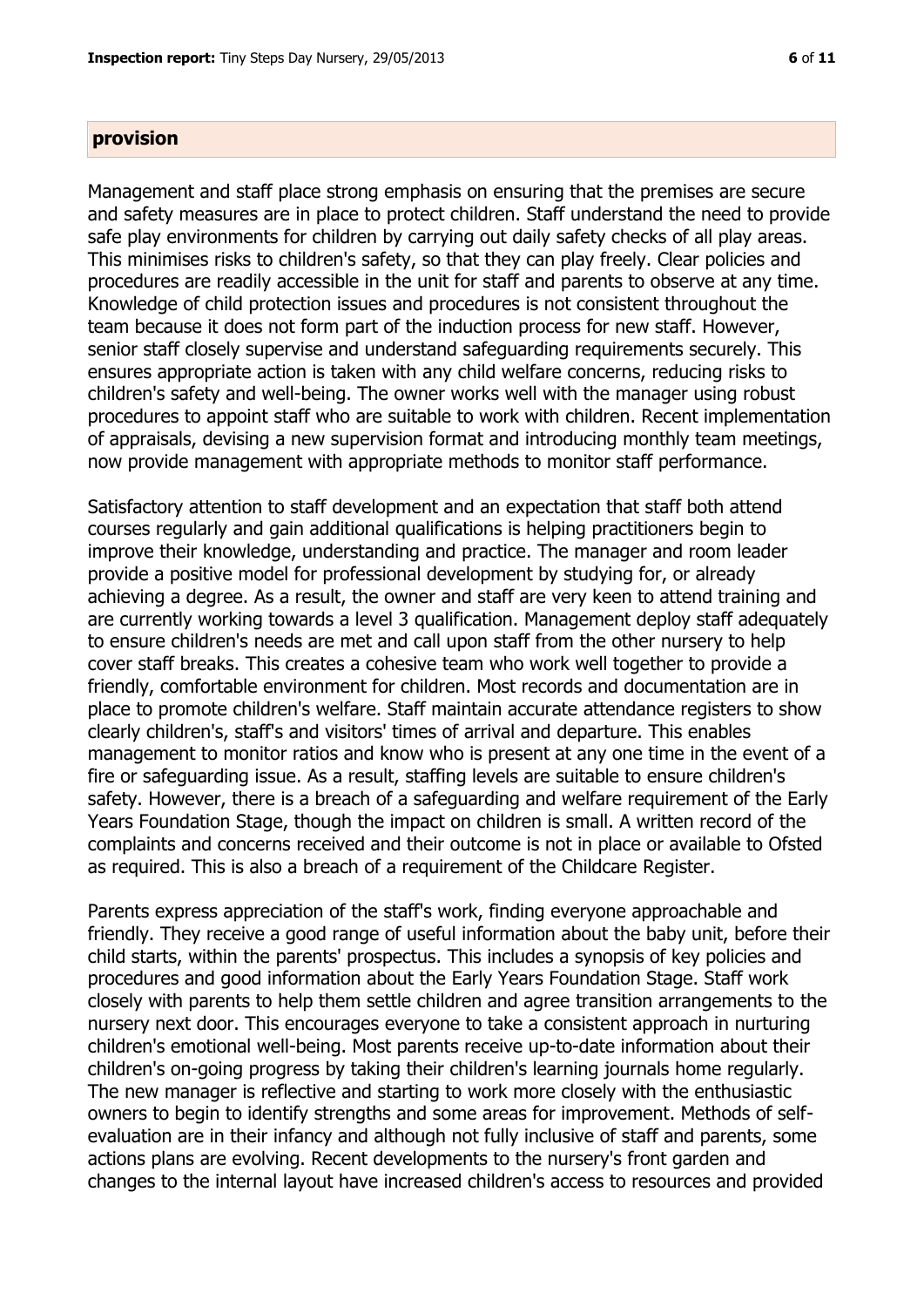more play opportunities outside. Monthly team planning meetings provide regular opportunities for senior staff to monitor planning, so children enjoy a balanced curriculum that helps them progress. Steps to monitor staff's assessments to ensure they are consistent, precise and accurately reflect children's skills are in their early stages.

# **The Childcare Register**

|                                                                        | <b>Not Met</b> |
|------------------------------------------------------------------------|----------------|
| The requirements for the compulsory part of the Childcare Register are | l (with        |
|                                                                        | actions)       |

# **To meet the requirements of the Childcare Register the provider must:**

■ ensure a written record of complaints is in place and kept for a period of two years and ensure a summary of complaints made in relation to the requirements during the past 12 months and the action that was taken as a response, is made available to Ofsted, on request.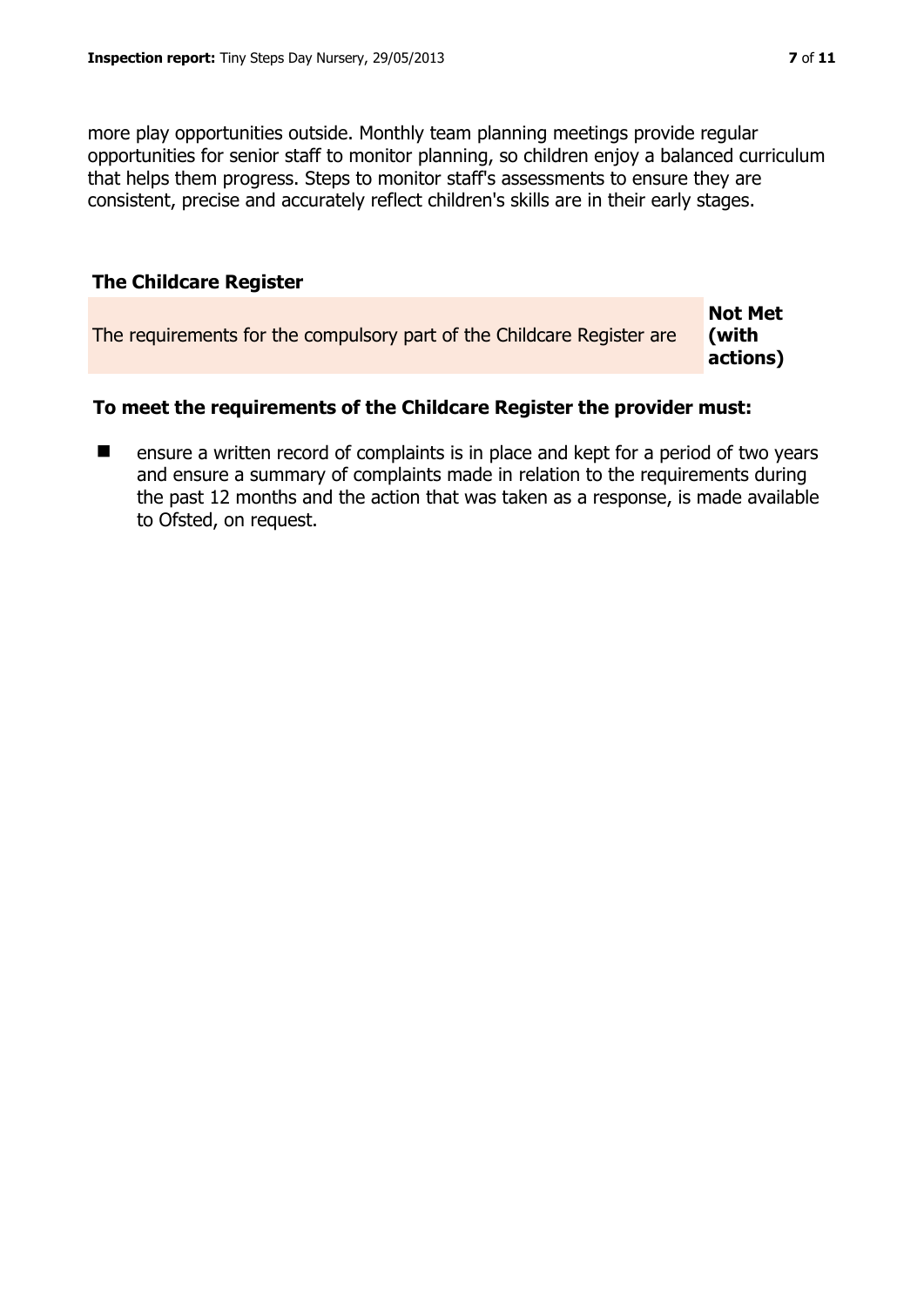# **What inspection judgements mean**

# **Registered early years provision**

| Grade   | <b>Judgement</b> | <b>Description</b>                                                                                                                                                                                                                                                                                                                                                                 |
|---------|------------------|------------------------------------------------------------------------------------------------------------------------------------------------------------------------------------------------------------------------------------------------------------------------------------------------------------------------------------------------------------------------------------|
| Grade 1 | Outstanding      | Outstanding provision is highly effective in meeting the needs<br>of all children exceptionally well. This ensures that children are<br>very well prepared for the next stage of their learning.                                                                                                                                                                                   |
| Grade 2 | Good             | Good provision is effective in delivering provision that meets<br>the needs of all children well. This ensures children are ready<br>for the next stage of their learning.                                                                                                                                                                                                         |
| Grade 3 | Satisfactory     | Satisfactory provision is performing less well than expectations<br>in one or more of the key areas. It requires improvement in<br>order to be good.                                                                                                                                                                                                                               |
| Grade 4 | Inadequate       | Provision that is inadequate requires significant improvement<br>and/or enforcement action. The provision is failing to give<br>children an acceptable standard of early years education and/or<br>is not meeting the safeguarding and welfare requirements of<br>the Early Years Foundation Stage. It will be inspected again<br>within 12 months of the date of this inspection. |
| Met     |                  | The provision has no children on roll. The inspection judgement<br>is that the provider continues to meet the requirements for<br>registration.                                                                                                                                                                                                                                    |
| Not met |                  | The provision has no children on roll. The inspection judgement<br>is that the provider does not meet the requirements for<br>registration.                                                                                                                                                                                                                                        |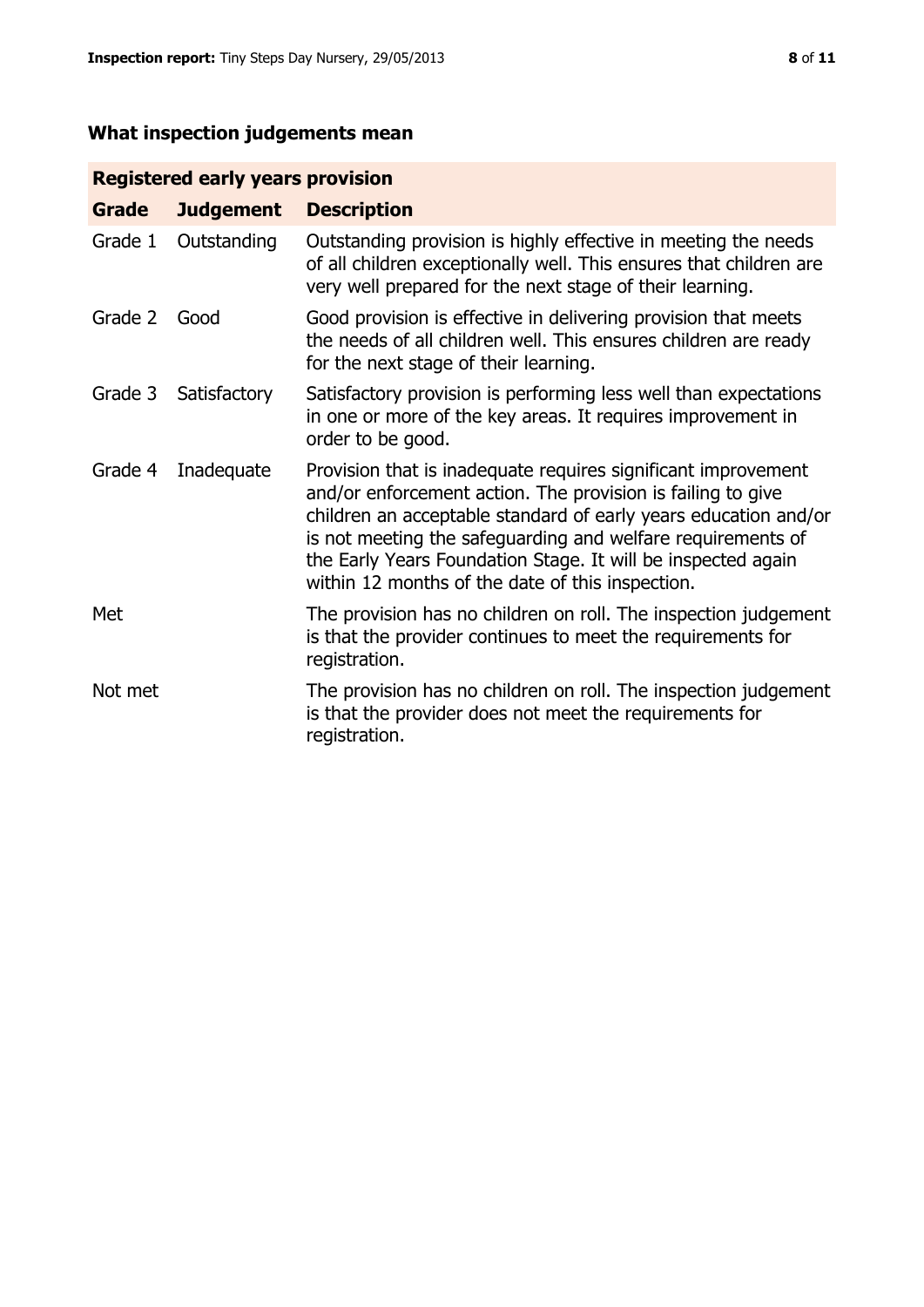## **Inspection**

This inspection was carried out by Ofsted under sections 49 and 50 of the Childcare Act 2006 on the quality and standards of provision that is registered on the Early Years Register. The registered person must ensure that this provision complies with the statutory framework for children's learning, development and care, known as the Early Years Foundation Stage.

# **Setting details**

| Unique reference number       | EY453355                 |
|-------------------------------|--------------------------|
| <b>Local authority</b>        | <b>Bristol City</b>      |
| <b>Inspection number</b>      | 888087                   |
| <b>Type of provision</b>      | Full-time provision      |
| <b>Registration category</b>  | Childcare - Non-Domestic |
| <b>Age range of children</b>  | $0 - 2$                  |
| <b>Total number of places</b> | 20                       |
| Number of children on roll    | 20                       |
| <b>Name of provider</b>       | Jeremy Nigel Hieron      |
| Date of previous inspection   | not applicable           |
| <b>Telephone number</b>       | 07952021621              |

Any complaints about the inspection or the report should be made following the procedures set out in the guidance *'Complaints procedure: raising concerns and making complaints* about Ofsted', which is available from Ofsted's website: www.ofsted.gov.uk. If you would like Ofsted to send you a copy of the guidance, please telephone 0300 123 4234, or email enquiries@ofsted.gov.uk.

# **Type of provision**

For the purposes of this inspection the following definitions apply:

Full-time provision is that which operates for more than three hours. These are usually known as nurseries, nursery schools and pre-schools and must deliver the Early Years Foundation Stage. They are registered on the Early Years Register and pay the higher fee for registration.

Sessional provision operates for more than two hours but does not exceed three hours in any one day. These are usually known as pre-schools, kindergartens or nursery schools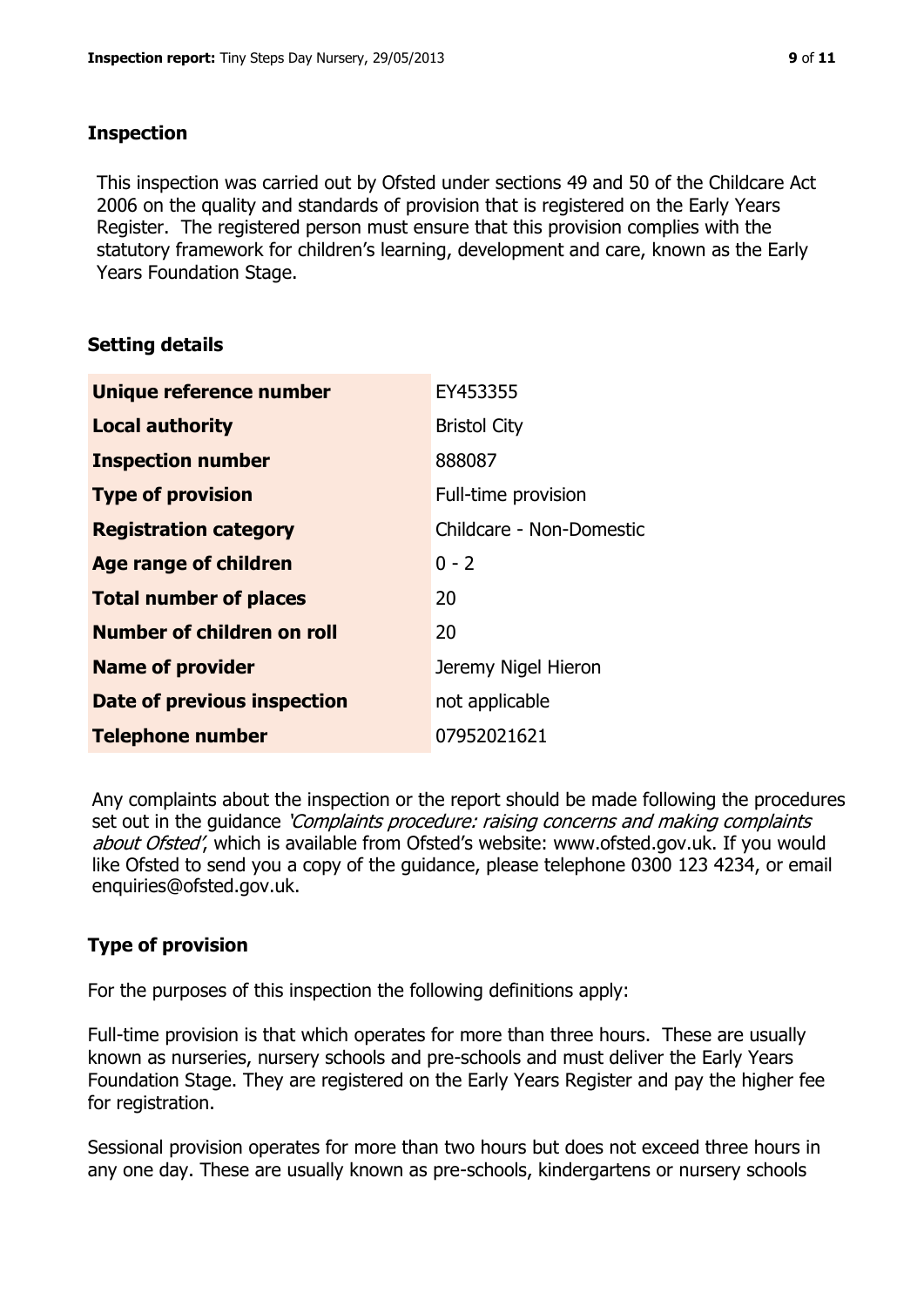and must deliver the Early Years Foundation Stage. They are registered on the Early Years Register and pay the lower fee for registration.

Childminders care for one or more children where individual children attend for a period of more than two hours in any one day. They operate from domestic premises, which are usually the childminder's own home. They are registered on the Early Years Register and must deliver the Early Years Foundation Stage.

Out of school provision may be sessional or full-time provision and is delivered before or after school and/or in the summer holidays. They are registered on the Early Years Register and must deliver the Early Years Foundation Stage. Where children receive their Early Years Foundation Stage in school these providers do not have to deliver the learning and development requirements in full but should complement the experiences children receive in school.